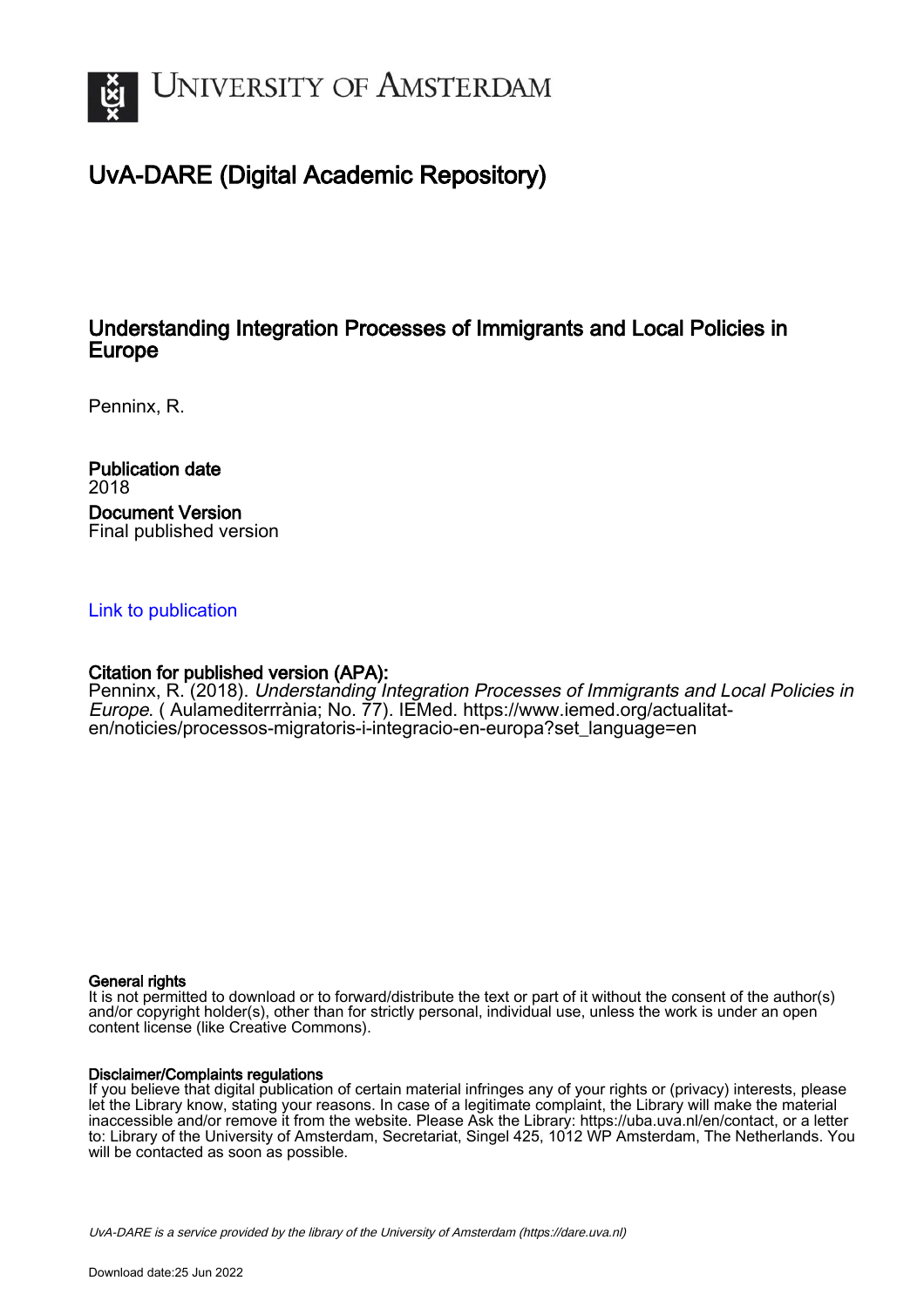**n.77** 20/11/2018



## UNDERSTANDING INTEGRATION PROCESSES OF IMMIGRANTS AND LOCAL POLICIES IN EUROPE<sup>1</sup>

#### **Rinus Penninx\***

#### Introduction

Europe has become an immigration continent since World War II (Penninx, 2016; 2017) but this happened while at the same time European countries defined themselves as non-immigration countries. Within the European Union (EU) this has led to the paradoxical trend that ever more restrictive immigration policies for non-EU citizens go together with the promotion of movement across borders within an enlarged EU. In EU policies, the latter movements of EU citizens are not called migration anymore; it is (internal EU) mobility. It is this particular background of migration and migration policies that has also determined to <sup>a</sup> grea<sup>t</sup> extent the content of discourses and policies on integration. It explains the absence of national integration policies in most of the North-West European countries until the turn of the century, because the migrants were "guest workers" or other temporary sojourners whose integration was not pursued. 2 Also in the Southern European countries, it has been cities and regions that have started integration policies first and national policies have come later and partially. When integration policies were seen as necessary after the turn of the century, these policies were primarily aimed at the cultural dimension of integration in order to assimilate the newcomers.

The message of this brief historical observation is that the concepts of migration and of integration did take on different and specific meanings in the course of time, within specific policy contexts and on different levels. For scientists and those who want to understand these phenomena – before trying to influence their course by making policies – this means that one cannot take these concepts for granted. We need well-defined analytical definitions of concepts – independent of policy definitions to make <sup>a</sup> proper analysis of migration and integration processes: that will be the first par<sup>t</sup> of this contribution. In the second part, I will define integration policies, meaning the intentions and efforts of actors to steer integration processes towards wanted outcomes. In the third section, I will ask what lessons we can take from the study of local policies.

#### The Study of Integration Processes

The term integration refers to the process of settlement of newcomers in <sup>a</sup> given society, to the interaction of these newcomers with the host society, and to the social change that follows

<sup>\*</sup> emeritus professor of Ethnic Studies of the University of Amsterdam

<sup>1</sup> The concept of integration and the analytical approach to integration policies have been developed by the author in earlier publications (Penninx, 2005, 2007); this text draws particularly from Penninx & Garcés–Mascareñas (2016, pp. 11-29). For the analysis of local integration policies the text draws on Penninx et al. 2014, European Cities and their Migrant Integration Policies.

<sup>2</sup> Swedish integration policies since 1975 and Dutch Ethnic Minorities Policies since the 1980s were exceptions to this rule.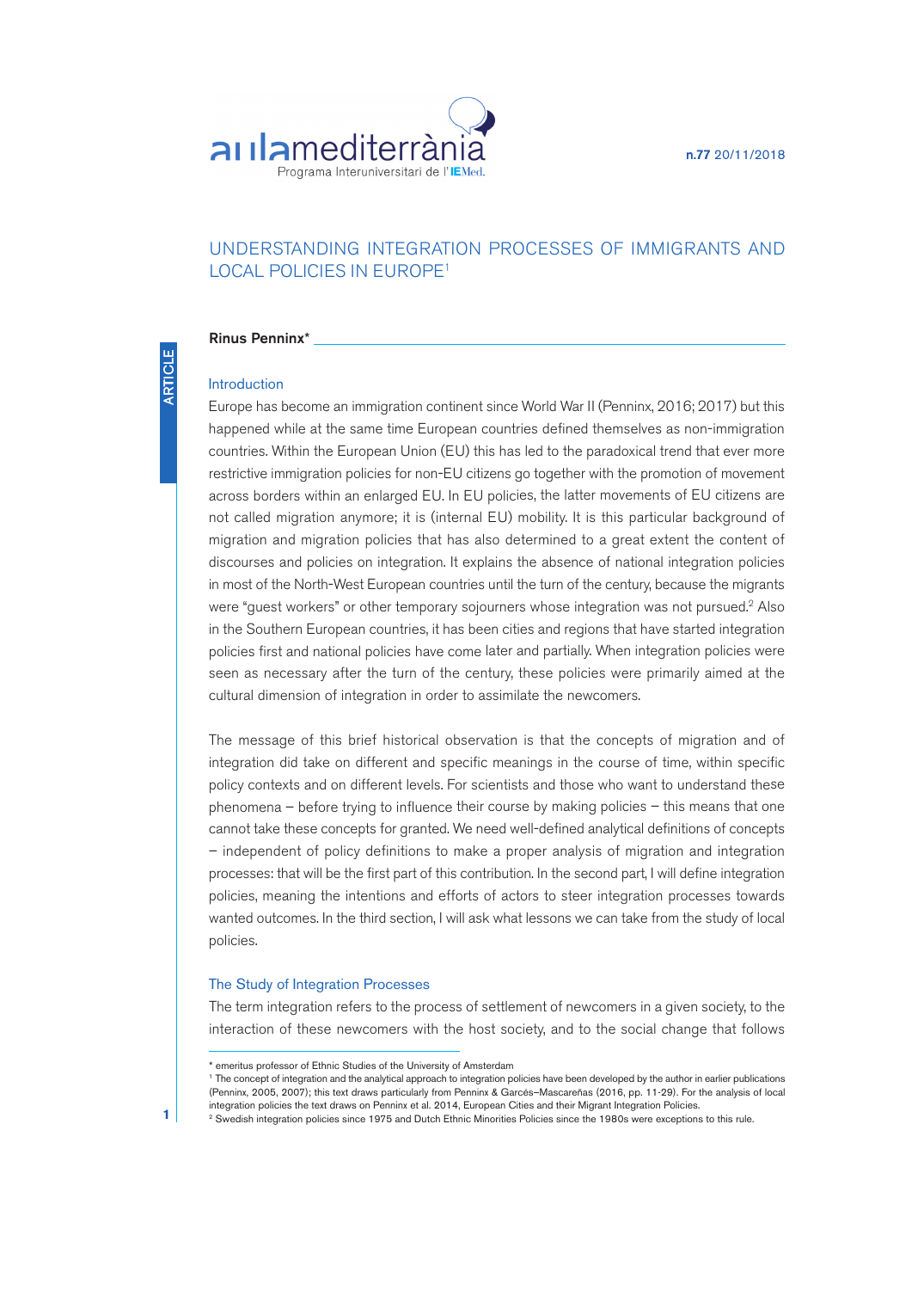immigration. From the moment immigrants arrive in a host society, they must secure a place for themselves. Literally, they must find a home, a job and income, schools for their children, and access to health facilities. They must find a place in a social and cultural sense as well, as they have to establish cooperation and interaction with other individuals and groups in society. They also have to get to know and use institutions of the host society, and the latter have to recognise and accept immigrants as political, economic and cultural actors. All of these elements are assumed to work as a two-way process, in which migrants adapt and change, but the host society also does not remain unaffected. It is the interaction between the two, the immigrants (on the left of Figure 1) and the *receiving society,* with its characteristics and reactions to the newcomers (on the right of Figure 1) that determines the direction and the temporal outcomes of the integration process. However, these two "partners" are unequal in terms of power and resources. The receiving society, especially its institutional structure and reaction to newcomers, is far more decisive for the outcome of the process than the immigrants themselves are.

All of these elements and more are part of our definition of integration as "*the process of becoming an accepted part of society.*" This elementary definition is intentionally open in two regards. First, it emphasises the process character of integration rather than defining an end situation. Second, in contrast to the normative models developed by political theorists, it does not specify beforehand the degree of or even the particular requirements for acceptance by the receiving society. This makes the definition highly useful for empirical study of these processes. Measuring the degree of becoming an accepted part of society (or not) will allow us to capture the diversity of (stages of) the process. We do need to specify within this basic definition what should be measured; that is, what the indicators of integration are and where we might find them.

The basic definition of integration encompasses *three analytically distinct dimensions* in which people may (or may not) become accepted parts of society: (i) the legal-political, (ii) the socioeconomic, and (iii) the cultural-religious dimension.

The *legal-political* dimension refers to residence and political rights and statuses. The basic question here is whether and to what extent immigrants are regarded as fully-fledged members of the political community. The position of an immigrant or the "degree of integration" has two extreme poles. One is the position of the irregular immigrant who is not part of the host society in the legal-political sense. The other is the position of the immigrant who is (or has become) a national citizen. In between there is enormous variety, which has increased in recent decades in Europe as a consequence of attempts of states to "regulate" international migration and the new statuses and rights stemming from the EU migration regime (among others, EU nationals versus third-country nationals).

The *socio-economic* dimension refers to the social and economic position of residents, irrespective of their national citizenship. Within this dimension, the position of immigrants can be analysed by looking at their access to and participation in domains that are crucial for any resident. Do immigrants have equal access to institutional facilities for finding work, housing, **2** education and health care? Do they use these facilities? What is the outcome of immigrants'

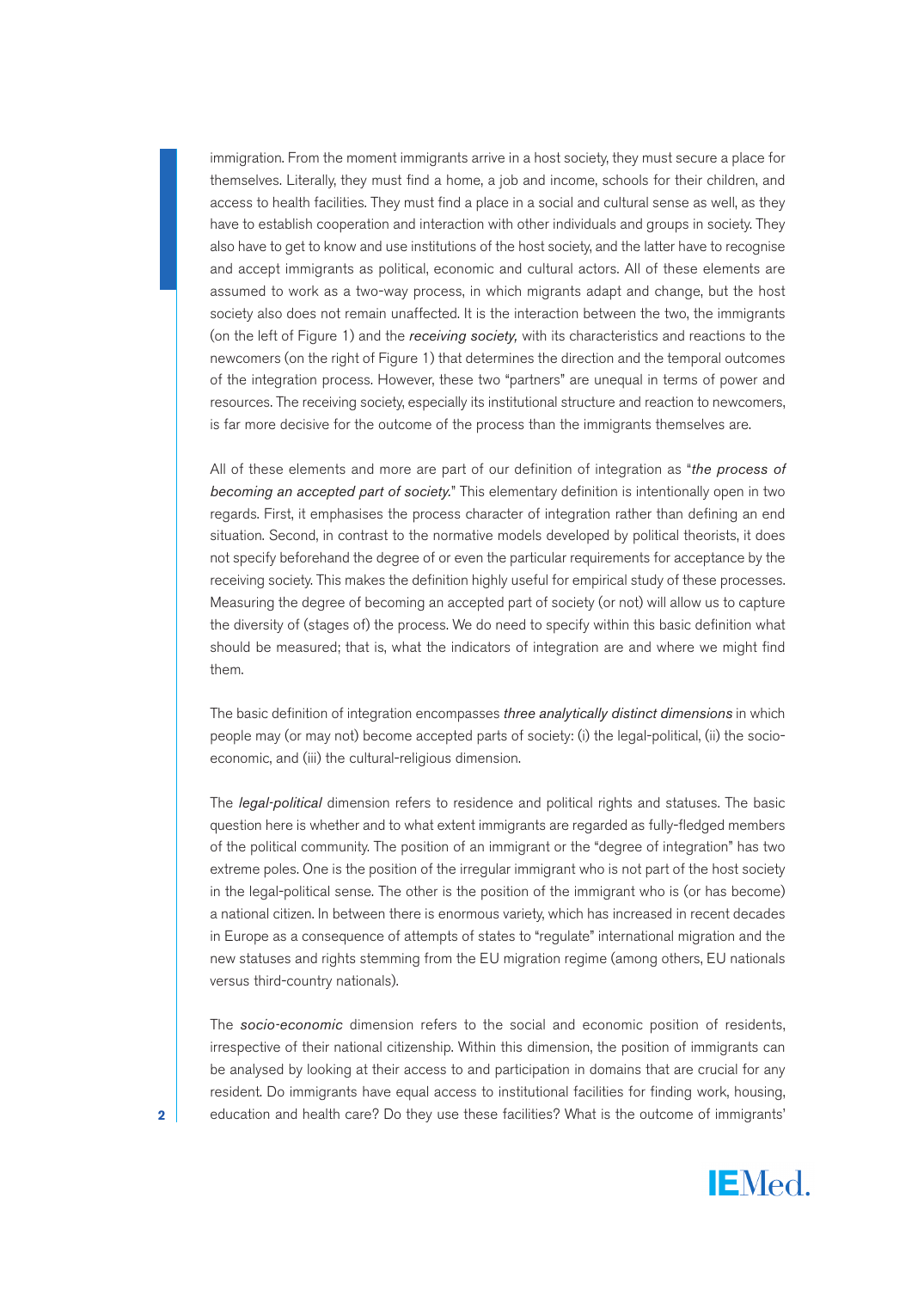participation compared to that of natives with comparable qualifications? Since needs and aspirations in these domains are relatively universal (basic needs are largely independent of cultural factors), access to and participation of immigrants and natives in these areas can be measured comparatively. The outcomes, particularly when they are unequal, provide useful inputs for policies.





The *cultural-religious* dimension pertains to the domain of *perceptions and practices* of immigrants and the receiving society as well as their reciprocal reactions to difference and diversity. If newcomers see themselves as different and are perceived by the receiving society as culturally or religiously different, they may aspire to acquire a recognised place in these respects. For their part, the receiving society may or may not accept cultural or religious diversity. Here again we find two extremes. At one extreme, new diversity may be rejected and immigrants required to adapt and assimilate into mono-cultural and mono-religious societies. At the other extreme, ethnic identities, cultures and world views may be accepted on an equal level in pluralistic societal systems. Between these two extremes again are many in-between positions, such as accepting certain forms of diversity in the private realm but not, or only partly, in the public realm.

This third dimension, and the specific positions of immigrants and immigrant groups, is more difficult to measure, basically for two reasons. Firstly, it is less about objective differences and **3** (ethnic, cultural and religious) diversity than about *perceptions and reciprocal normative*



Source: Penninx & Garcés–Mascareñas (2016, p. 16).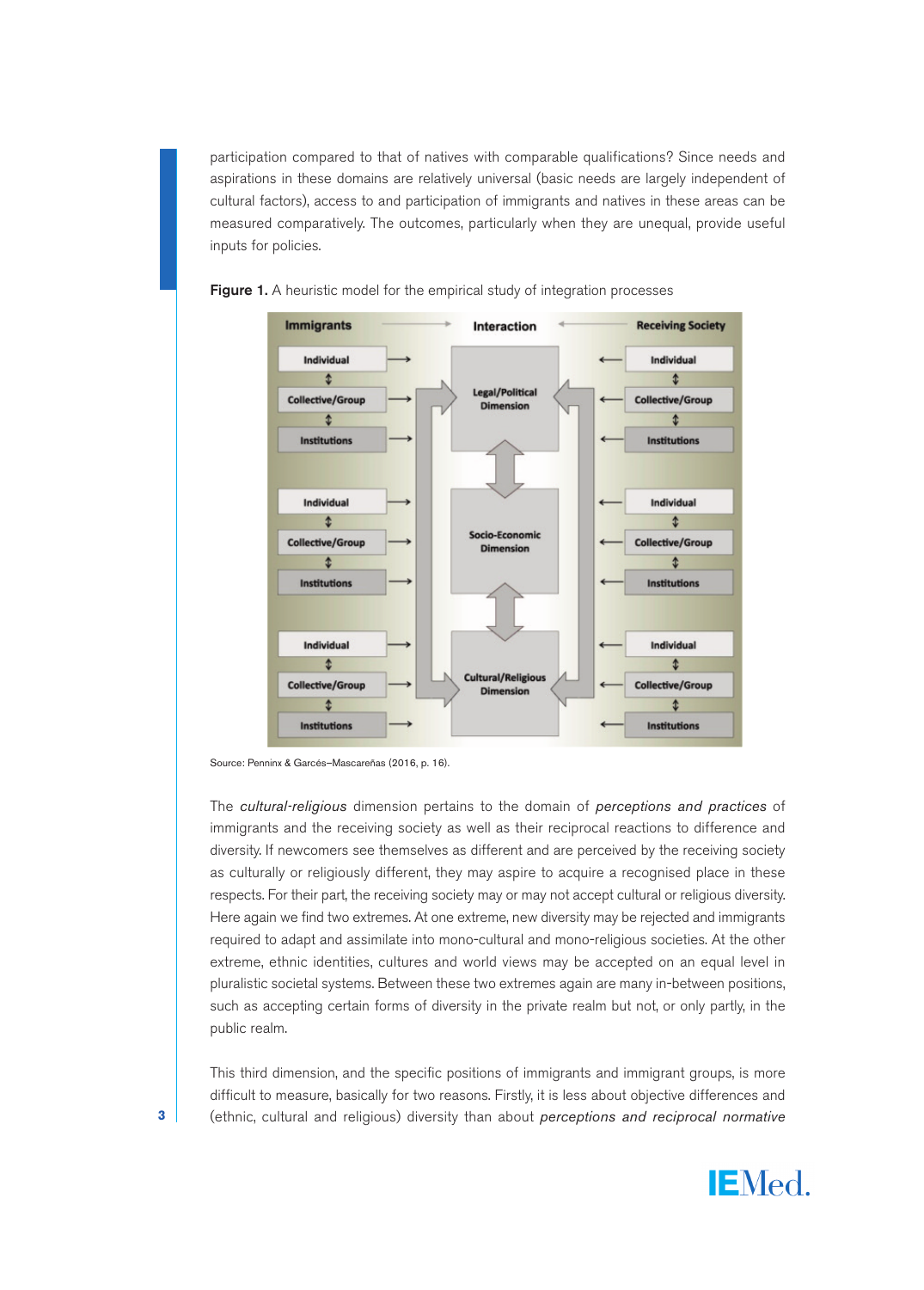*evaluations* of what is defined as different and the consequences of such categorisations. Categorisations may become stereotypes, prejudices, and ultimately part of immutable racist ideologies. Moreover, the basis of categorisations may change. In the guest worker period (1955-1975), for example, the fact that an increasing share of immigrant workers implied Muslims was not seen as relevant; they were primarily temporary workers. It was only from the 1990s onwards that such migrants and their families were categorised as coming from Muslim countries and were primarily seen as Muslims. Secondly, categorisations and reciprocal perceptions manifest themselves differently at different levels (i.e., at the individual, collective and institutional levels), and the consequences may also differ. If contacts between individuals are coloured by prejudice, interactions may be uncomfortable but may have a limited societal impact. Yet, at the institutional level, if employers base their recruitment of workers on stereotyped or prejudiced perceptions and procedures, the negative consequences for individual immigrants may be substantial, as may be the broader societal impact.

It is important to realise that these three dimensions are not fully independent of one another. The legal-political dimension may condition the socio-economic and the cultural-religious dimensions (represented by arrows in Figure 1). From the perspective of individual immigrants, factors such as illegal residence, extended uncertainty about future residence rights and lack of access to local and national political systems and decision-making processes have negative implications for opportunities and participation in the socio-economic and political realms. From the perspective of the receiving society, exclusionary policies are an expression of a general perception of immigrants as outsiders, which inevitably adversely affects immigrants' integration. The cultural-religious dimension (represented by another arrow in Figure 1) may similarly impact the socio-economic dimension. For example, negative perceptions of certain immigrants may lead to prejudice and discrimination by individuals, organisations or institutions in the receiving society, and this may reduce immigrants' opportunities – even if access is legally guaranteed – in domains such as housing, education, health care and the labour market.

Processes of immigrants' integration take place and can be measured at different levels. The first level is that of *individuals,* both migrants and natives of the receiving society. For the first dimension, immigrants' integration at the individual level can be measured in terms of their legal status and political participation. For the second dimension, we can look at their socio-economic integration and position in the "hard" domains of housing, work, education and health. For the third dimension, we would measure their identification with a specific cultural-religious group and with the receiving society, as well as their cultural and religious practices and how these are valued. In our conceptual definition of integration, we should measure as much the perceptions, attitudes and behaviour (or acceptance) of native individuals towards newcomers and their consequences.

The second level is that of *organisations.* There are the organisations of immigrants, that mobilise resources and ambitions of the group. These organisations may be strong or weak; they may orient themselves primarily towards (certain aspects of participation in) the receiving society or to specific cultural and religious needs of the group. They may become an accepted part of **4** civil society – and a potential partner for integration policies – or isolate themselves or be

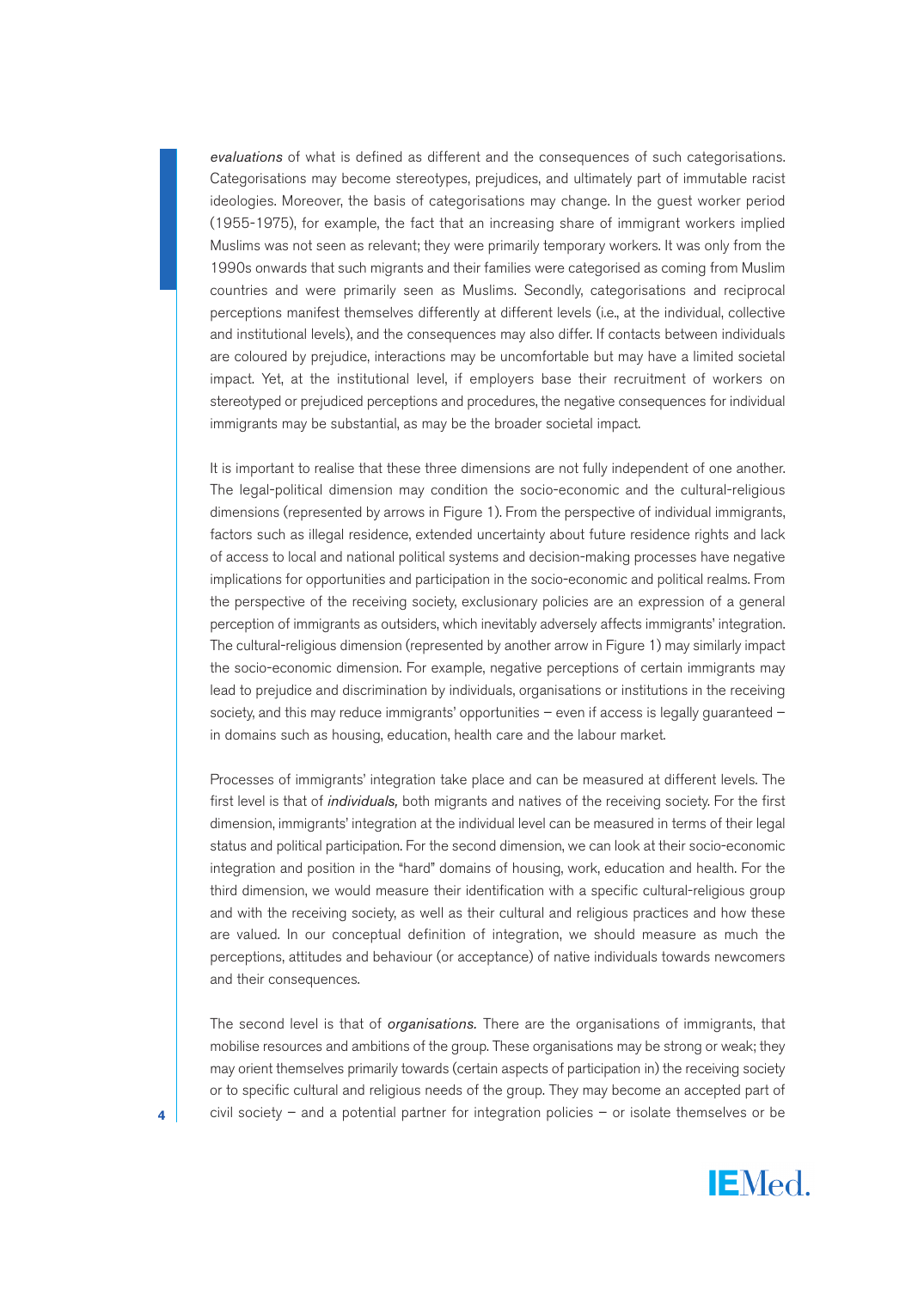excluded by the host society. There are also organisations of the receiving society. Their extent of openness to newcomers, their perceptions of and behaviour towards individual immigrants and their organisations might be of crucial importance for immigrants' integration.

The third level is that of *institutions,* understood as standardised, structured and common ways of acting in a socio-cultural setting. Two kinds of institutions are of particular relevance. The first are the general public institutions of the receiving society in the three dimensions: institutional arrangements of the political system; institutional arrangements in the labour market, housing, education and public health; and institutional arrangements for cultural and religious diversity. Laws, regulations and executive organisations, but also unwritten rules and practices, are part of these institutions. Though general institutions are supposed to serve all citizens in an equal manner, they may impede access or equitable outcomes for immigrants. They may exclude immigrants formally, either completely, as in the political system of most countries, or partially, as when social security and welfare systems offer only limited services to non-citizens. Yet, even if access for all residents is guaranteed by law, institutions may hamper access or equitable outcomes by virtue of their historically and culturally-determined ways of operating, for instance by failing to take into account immigrants' history, their cultural and religious backgrounds, or their language abilities. Thus, adequate functioning of general public institutions – and their potential to adapt to growing diversity – is of paramount importance. At this level, integration and exclusion are "mirror concepts" (see Penninx, 2001).

The second type are institutions specifically "of and for" immigrant groups, such as certain religious or cultural ones. Unlike general institutions, the value and validity of any group-specific institution is confined to those who voluntarily choose and adhere to them. Although their place is primarily in the private sphere, group-specific institutions may also manifest themselves in the public realm as civil society actors, as the history of churches, trade unions, cultural, leisure and professional institutions in European cities and states shows. Some migrant-specific institutions may become accepted parts of society, equivalent to institutions of native groups. Others, however, might either isolate themselves or remain unrecognised or even excluded.

Different mechanisms operate at the individual, organisational and institutional levels, but the outcomes at all of these levels are clearly interrelated. Institutional arrangements largely determine organisations' opportunities and scope for action, and they may exert significant influence on how immigrant organisations develop and orient themselves. Institutions and organisations, in turn, together create the structure of opportunities and limitations for individuals. Conversely, individuals may mobilise to change the landscape of organisations and may even contribute to significant changes in general institutional arrangements. In view of the uneven distribution of power and resources noted above, such examples are scarce but they are not non-existent.

The analytical concept of the process of integration can indeed also be used to evaluate research efforts, identify research gaps and see imbalances. For example, one sees immediately that "integration measurement" research is lopsidedly strong on the individual level of immigrants in the socio-economic and cultural-religious dimension, leaving out the interaction with three levels **5** at the side of the society.

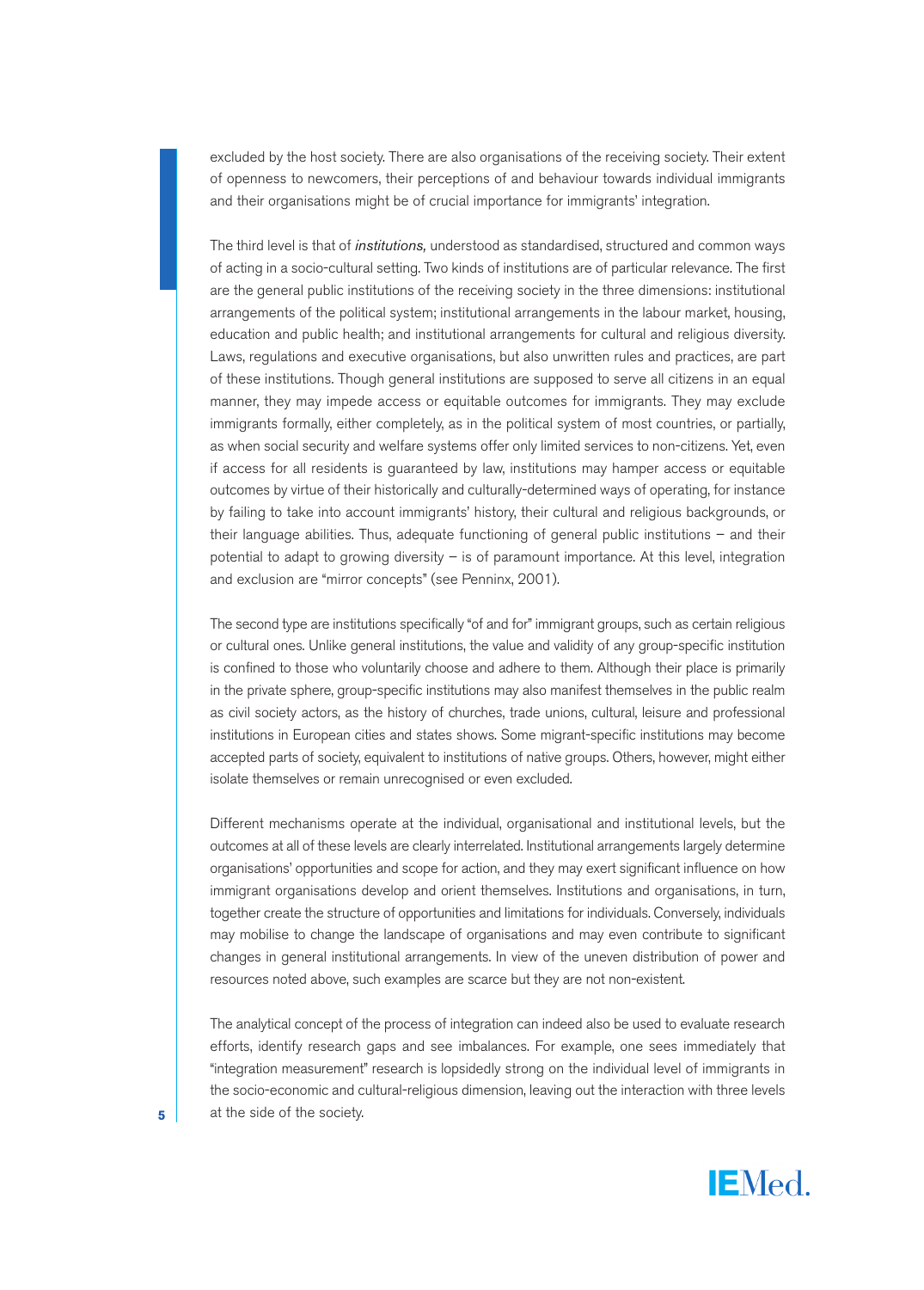#### The Study of Integration Policies

The essence of policies is the intention to guide and steer processes in society, in our case, integration processes of immigrants. Explicit integration policies are part of a normative political process in which the issue of integration is formulated as a problem, the problem is given a normative framing, and concrete policy measures are designed and implemented to achieve a desired outcome. Other generic policies not specifically targeting immigrants (such as the education and health care systems, housing, the labour market and the public regulation of religion) may exert strong influence (positive or negative) on integration processes of immigrants. Therefore, a systematic analysis of integration policies should go beyond integration policies in the strict sense.

The study of policies is thus fundamentally different from the study of integration processes. When studying integration policies, the first question to be analysed is *how different political and social actors perceive and frame immigrant integration.* A frame is a reconstruction of the problem and a definition of a policy issue, including the underlying assumptions of the problem's causes and possible remedies. Studying policies means thus looking at how the problem is actually defined and explained and what is proposed that should be done about it.

Integration policies may differ significantly in *content* with regard to the three dimensions of immigrants' integration identified earlier. In terms of the first dimension, legal recognition and political participation, policies may recognise immigrants as permanent foreign residents, thus incorporating them socially but limiting their political rights, or immigrants may be accepted as full citizens, thus removing all barriers and even promoting naturalisation. In terms of the socioeconomic dimension, specific policy measures may be devised to promote equal chances for immigrants (or even equal outcomes) in the hard domains of life: work and income, housing, education and health. Finally, the cultural-religious dimension may be given prominence in policies under two very different premises. The first is that integration demands the adaptation and learning of immigrants but also implies significant changes in access to and the working of institutional structures of the host society. The second is that societal rules and structures, including underlying norms and values, should be taken as a given and immigrants should (voluntarily or even as a mandatory task) adapt to them and assimilate.

Finally, the question to be addressed is *for whom integration policies are meant.* Migrant integration policies may designate specific groups of immigrants as target groups, or they may focus on all immigrants. They may also target all individuals regardless of their origin or even target the established civil society and the general institutions of society. In practice, these different approaches result in very different policies again with regard to the three dimensions of integration.

Policy documents may be closer to policy discourse than to policy practice. In this regard, it is fundamental to complement any study of policy frames with a concrete and detailed analysis of actual policy measures. This means looking at the programmes in place and again identifying in which of the three dimensions of integration they are to be categorised, what their main goals **6** are, and who they target. The study of policy measures must also go beyond integration policy

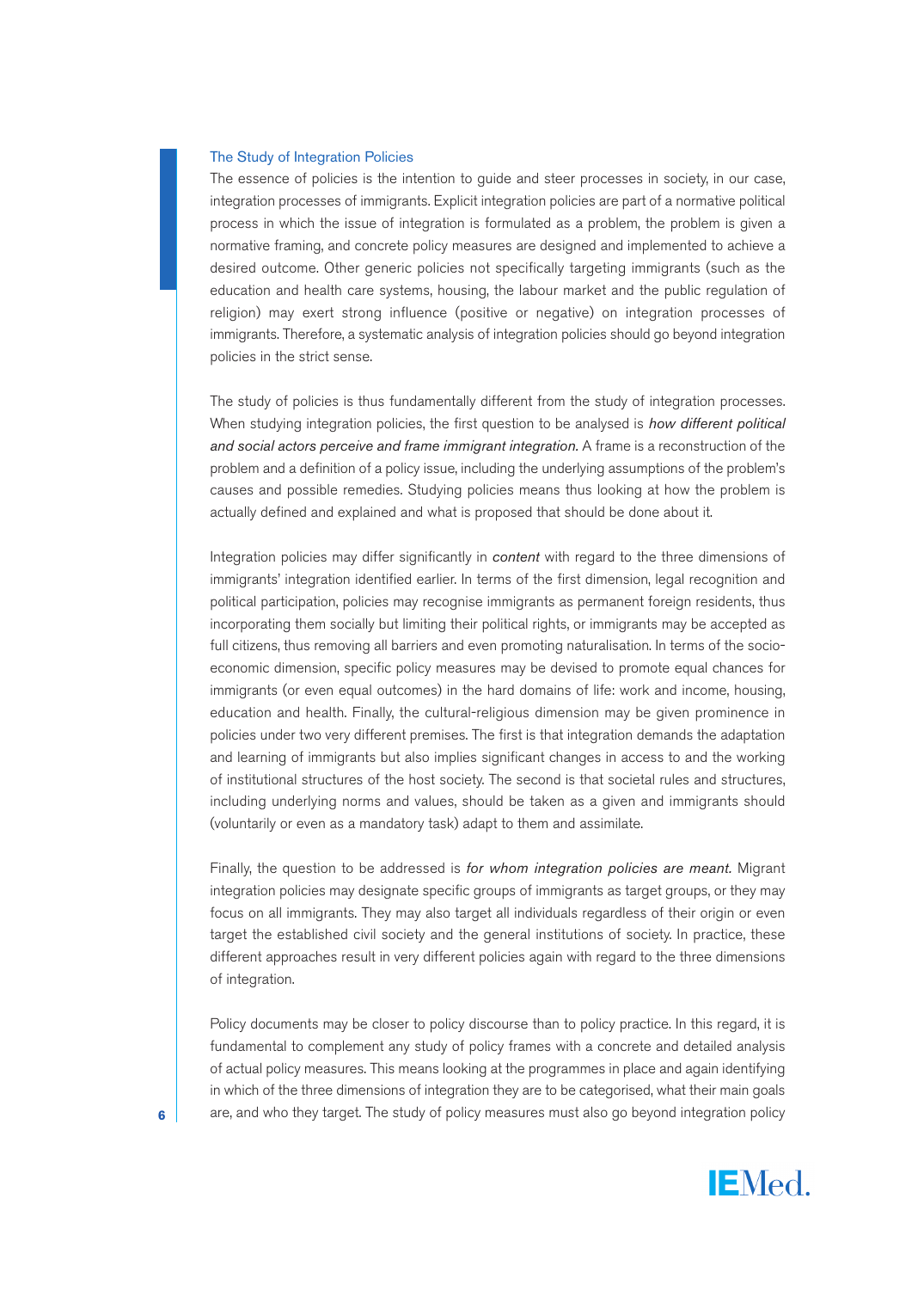measures in the strict sense, looking at the specific effects of general policies for the target groups of integration policies. It is also essential to examine the budgets allocated in each programme in order to get a concrete picture of what is actually being done.

In democratic societies, policies are part of a political system in which the majority decides. This brings an inherent danger of either a virtual absence of explicit integration policies and an avoidance of issues related to immigrants or one-sided patronising policies reflecting mainly majority interests and disregarding the needs and voices of immigrants. The political process in democratic societies furthermore requires that policies bear fruit within a short period, namely between elections. Such a policy-making context may lead politicians to make unrealistic promises that cannot be fulfilled in such a short period. This "democratic impatience" in turn often produces disappointment and backlash effects (Vermeulen & Penninx, 2000). The debate on the alleged failure of integration policies – and of immigrants to integrate – that has been taking place in the Netherlands since 2000 is a good example (Prins & Saharso, 2010). Even more difficult than democratic impatience are situations in which anti-immigrant sentiments are translated into political movements, leading to strong politicisation of the topics of immigration and integration.

#### Local Integration Policies

How do local authorities frame their policies for immigrants and what is the actual content of local policies: what do they actually do? There is growing literature on the specific nature of local integration policies in relation to regional, national and EU-policies (Alexander 2007; Caponio & Borkert 2010; Penninx et al. 2015; Penninx & Garcés-Mascareñas 2016; Gesemann & Roth 2018).

In terms of the emergence of local integration policies, cities and municipalities are historically more likely to start integration policies when they are stimulated and supported to do so by their national government, as is shown by the case of Swedish and Dutch cities since the 1970s and early 1980s. However, while an active integration policy at the national level might increase the probability of a local integration policy emerging, the absence of such a national policy does not prevent cities from developing local integration policies. Cities in the Southern European countries, like Barcelona, Milan and Turin, are good examples.

When it comes to the content, an important central orientation of many cities is to see immigration and its diversity as an asset for the city that should be used and exploited. The key terms in such a discourse and rhetoric are cultural diversity and interculturality (meaning primarily creating positive relations between culturally diverse groups and creating common ground).

If we look at policy measures, however, the key initiatives of many cities are in the socioeconomic domain and relate to the structural integration of individual migrants in the domains of work, housing, education and health. Whenever possible, this is done in general programmes for vulnerable groups, adapting these programmes in the implementation to specific needs of **7** migrants.

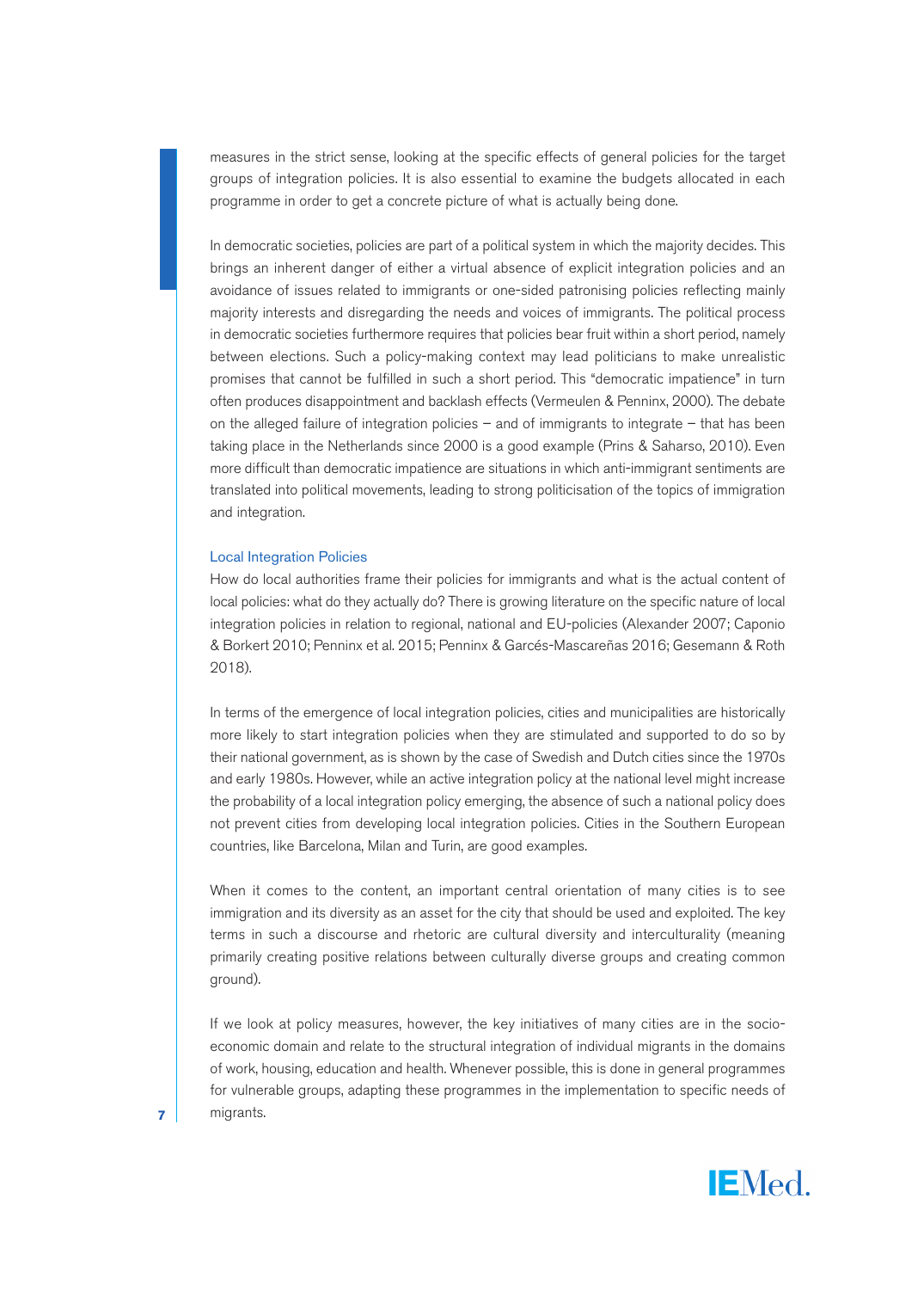The legal and political domain is particularly important when national rules limit political rights and participation, and cities look for alternative pathways for participation and engagement of immigrants in policies. Significant tensions may arise with national policies, when it comes to undocumented migrants in cities. The fact that intra-EU migrants do not qualify for integration measures according to EU definitions is another problem for cities.

When it comes to the cultural-religious dimension of policies in practice, cities do in principle recognise individual cultural and religious rights for the private sphere (as long as they are within the law), but for the public sphere such rights are not leading. The key terms of cultural diversity and interculturality do not refer to individual rights but to the possible use of (certain forms of) cultural diversity for economic development or social cohesion. In the concept of interculturality a selectively used concept of diversity (not all diversity is positive) is combined with a strategy that mobilises different stakeholders such as public institutions, business organisations, media, NGOs and immigrant organisations to manage diversity both for economic purposes and for societal cohesion.

So, cities do make different choices both when it comes to the rhetoric and the practical choice of policy measures in the three dimensions of policy. In that sense, comparisons of local integration policies show a significant differentiation.

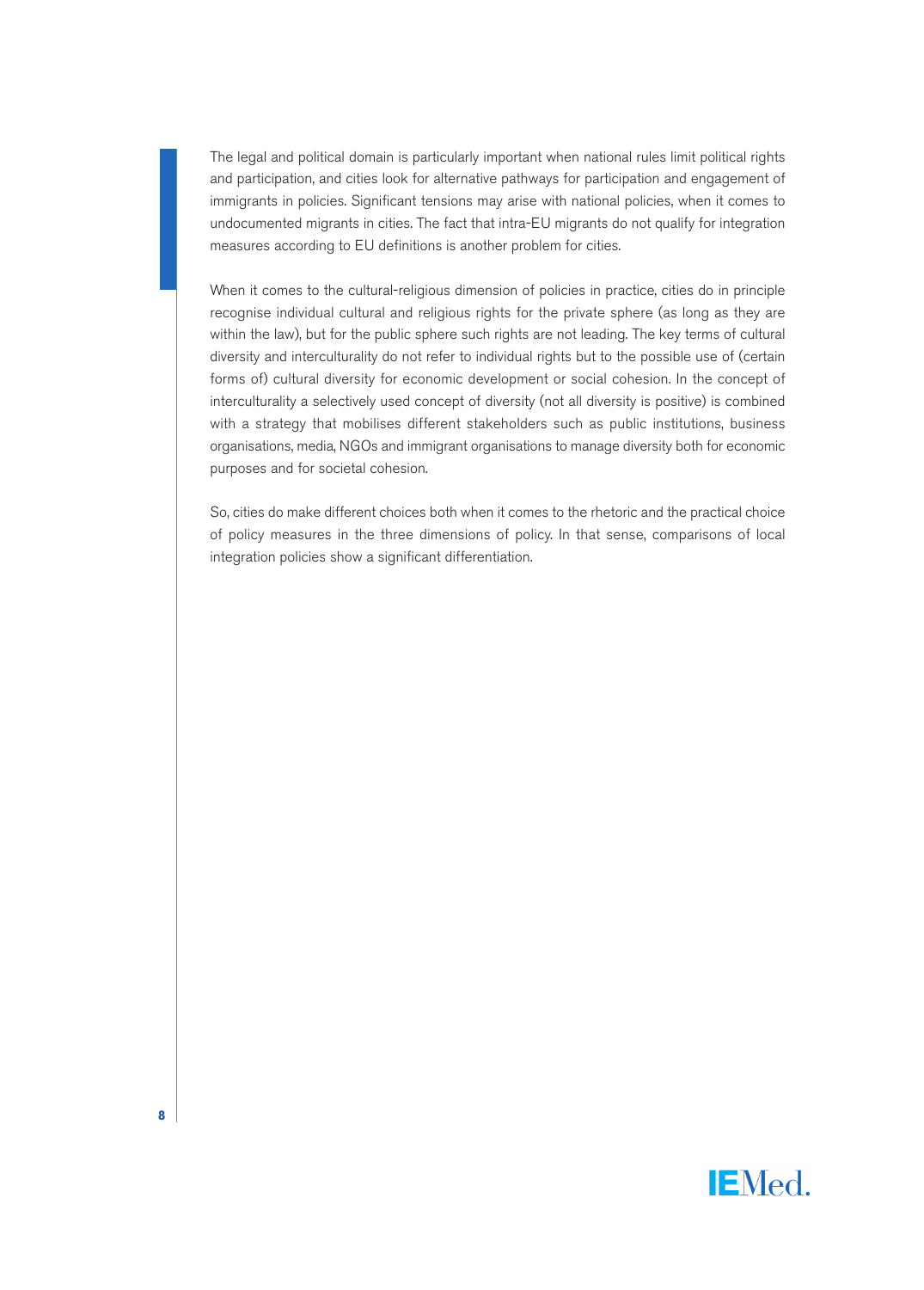#### **References**

Alexander, M. (2007). *Cities and labour immigration: Comparing policy responses in Amsterdam, Paris, Rome and Tel Aviv.* Aldershot: Ashgate.

Caponio, T., & Borkert, M. (Eds.) (2010). *The Local Dimension of Migration Policymaking.* Amsterdam: Amsterdam University Press.

Gesemann, F., & Roth, R. (Hrsg.) (2018). *Handbuch Lokale Integrationspolitik.* Wiesbaden: Springer VS Verlag für Sozialwissenschaften.

Penninx, R. (2001). Immigrants and the dynamics of social exclusion: Lessons for antidiscrimination policies. In F. Lindo & M. van Niekerk (Eds.), *Dedication and detachment: Essays in honour of Hans Vermeulen* (pp. 193-211). Amsterdam: Het Spinhuis.

Penninx, R. (2005). Integration of migrants: Economic, social, cultural and political dimensions. In M. Macura, A. L. MacDonald & W. Haug (Eds.), *The new demographic regime: Population challenges and policy responses* (pp. 137-152). New York, Geneva: United Nations.

Penninx, R. (2007). Integration processes of migrants: Research findings and policy challenges. *Migracijske i Etničke Teme,* 23(1-2), 7-32.

Penninx, R. (2016). International Migration and Related Policies in Europe 1950–2015. *Glasnik Srpskog Geografskog Društva* (Bulletin of the Serbian Geographical Society), 96(2), 18-41.

Penninx, R. (2017). The European Union's migration paradox: more mobility, less immigrants? Essay for the Tunisia Pavilion at Arte Biennale. Available at: http://www.theabsenceofpaths.com/commission/the-european-unions-migration-paradoxmore-mobility-less-immigrants (accessed on 11 May 2018).

Penninx, R. with Blom, S., Caponio, T., Garcés-Mascareñas, B., Matusz Protasiewic, P., & Schwarz, H. (2015). *European Cities and their Migrant Integration Policies.* KING Project – Social Science Unit. Published at http://king.ismu.org/research-outputs/

Penninx, R., & Garcés-Mascareñas, B. (2016). The Comparative Study of Integration Policies of European Cities: structural convergence and substantial differentiation. *Migracijske i Etničke Teme,*32(2), 155-189.

Penninx, R., & Garcés-Mascareñas, B. (2016). The concept of integration as an analytical tool and as a policy concept. In B. Garcés-Mascareñas & R. Penninx (Eds.), *Integration processes and policies in Europe. Contexts, Levels, Actors* (pp. 11-29). Dordrecht: Springer.

Prins, B., & Saharso, S. (2010). From toleration to repression: The Dutch backlash against multiculturalism. In S. Vertovec & S. Wessendorf (Eds.), *The multiculturalism backlash:* **9** *European discourses, policies, and practices* (pp. 72-92). London: Routledge.